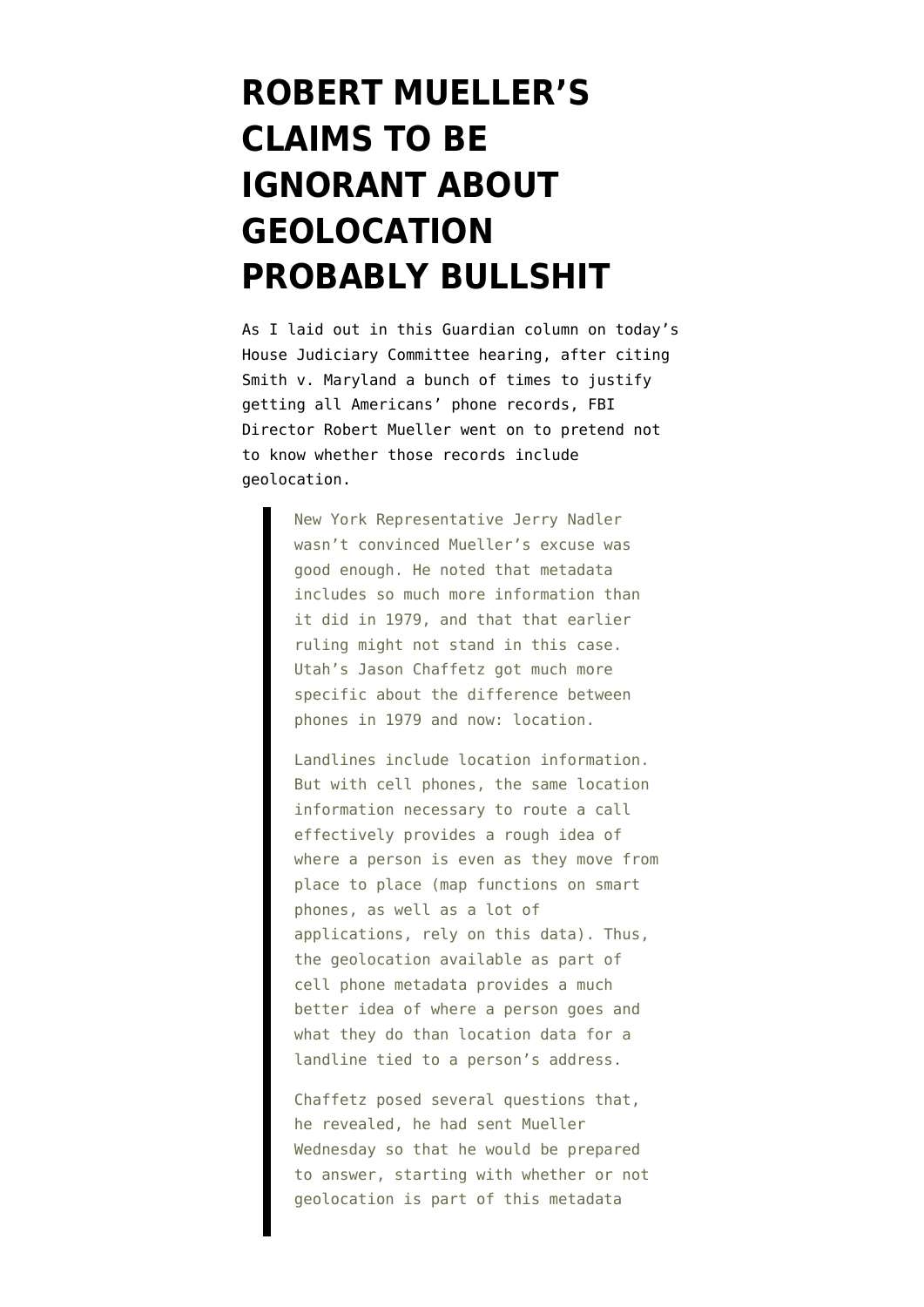collection. In spite of Chaffetz's prior warning, Mueller said he did not know whether it was included.

Note that the [order to Verizon the](http://www.guardian.co.uk/world/interactive/2013/jun/06/verizon-telephone-data-court-order) [Guardian published](http://www.guardian.co.uk/world/interactive/2013/jun/06/verizon-telephone-data-court-order)*specifically includes* routing information in its description of metadata, which gets to geolocation. It's clear this collection includes geolocation.

Mueller was also unprepared to answer whether or not a different supreme court case from last year, [US v Jones,](http://www.law.cornell.edu/supremecourt/text/10-1259) which determined that installing a GPS tracking device on a suspect's car constituted a search, meant that the geolocation provided by the GPS function on cell phones did not qualify as metadata. Mueller was also unprepared to answer whether tracking someone's location by using their phone constituted metadata.

In fact, Mueller admitted his staffers had told him he'd be asked these questions – yet still hadn't prepared. It seemed almost as if his inability to answer this question in public was intentional.

## As I suggested, Mueller's feigned ignorance was probably intentional.

Moreover, his professed ignorance about whether the phone records include location is probably bullshit. That's true, as I noted, because the order in question includes routing information, which in the case of cell phones, includes tower location which is location.

And remember, according to Tom Coburn, the FBI Director's role in approving this process is so central, Coburn [was worried](http://www.emptywheel.net/2011/06/08/tom-coburn-suggests-problems-with-use-of-patriot-act-section-215-will-be-big-court-battle/) that legal challenges to Mueller's two-year extension might put the entire dragnet program at risk. So it's hard to believe all this time Mueller has been personally vouching for orders like the one to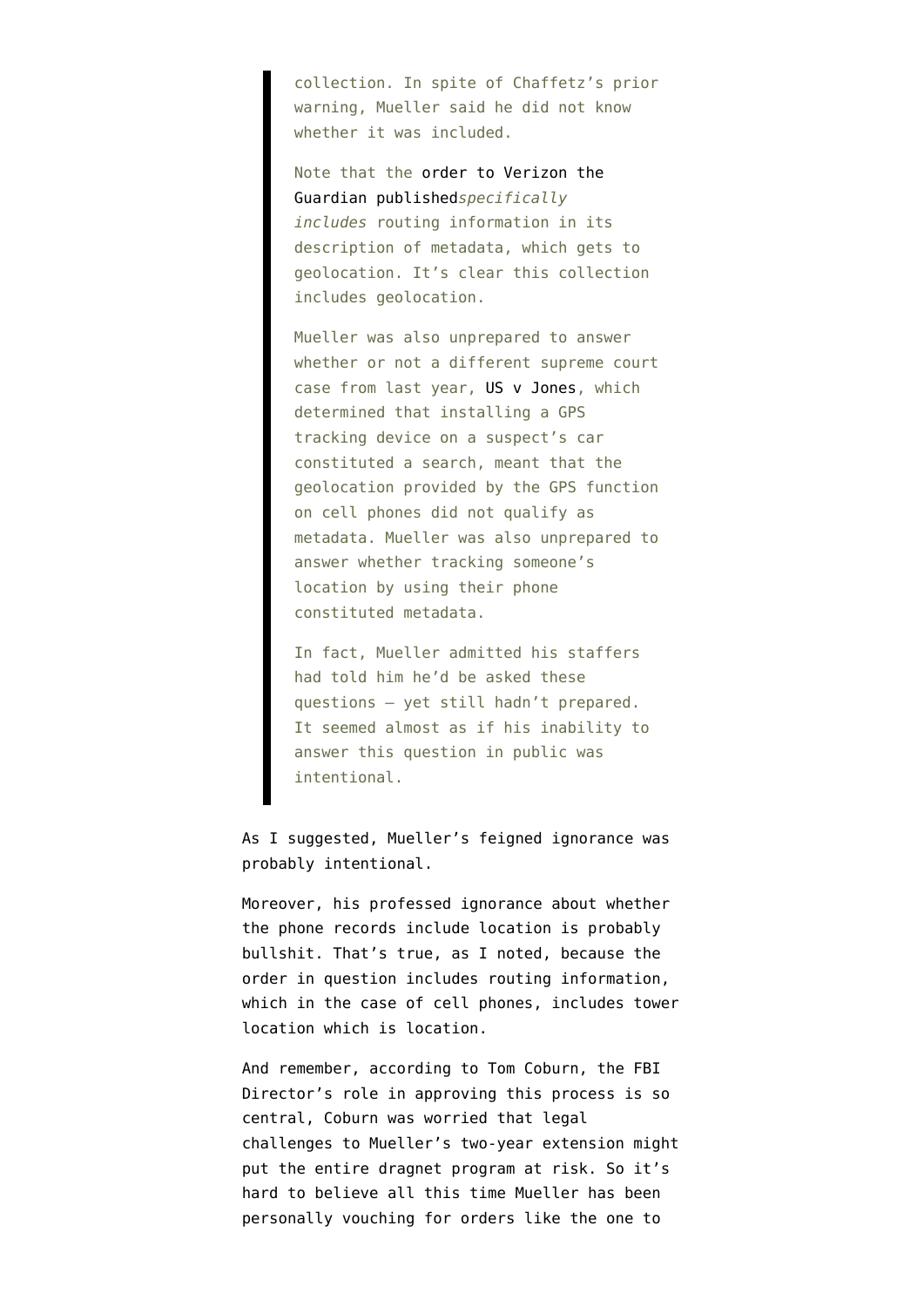Verizon that ask explicitly for routing information without knowing he was asking for routing information.

Here's the other reason I think Mueller is telling a least untruth that is too cute by half when he claims ignorance.

Shortly after the US v. Jones ruling, Ron Wyden [asked](http://www.emptywheel.net/2012/02/01/ron-wyden-suggests-secret-patriot-gps-tracking-may-be-illegal-under-jones/) Director of National Intelligence James Clapper to what degree Jones affected the intelligence community. He even invoked "secret law," the way he always has done when referring to this dragnet program(s).

> Wyden: Director Clapper, as you know the Supreme Court ruled last week that it was unconstitutional for federal agents to attach a GPS tracking device to an individual's car and monitor their movements 24/7 without a warrant. Because the Chair was being very gracious, I want to do this briefly. Can you tell me as of now what you believe this means for the intelligence community, number 1, and 2, would you be willing to commit this morning to giving me an unclassified response with respect to what you believe the law authorizes. This goes to the point that you and I have talked, Sir, about in the past, the question of secret law, I strongly feel that the laws and their interpretations must be public. And then of course the important work that all of you're doing we very often have to keep that classified in order to protect secrets and the well-being of your capable staff. So just two parts, 1, what you think the law means as of now, and will you commit to giving me an unclassified answer on the point of what you believe the law actually authorizes.

> Clapper: Sir, the judgment rendered was, as you stated, was in a law enforcement context. We are now examining, and the lawyers are, what are the potential